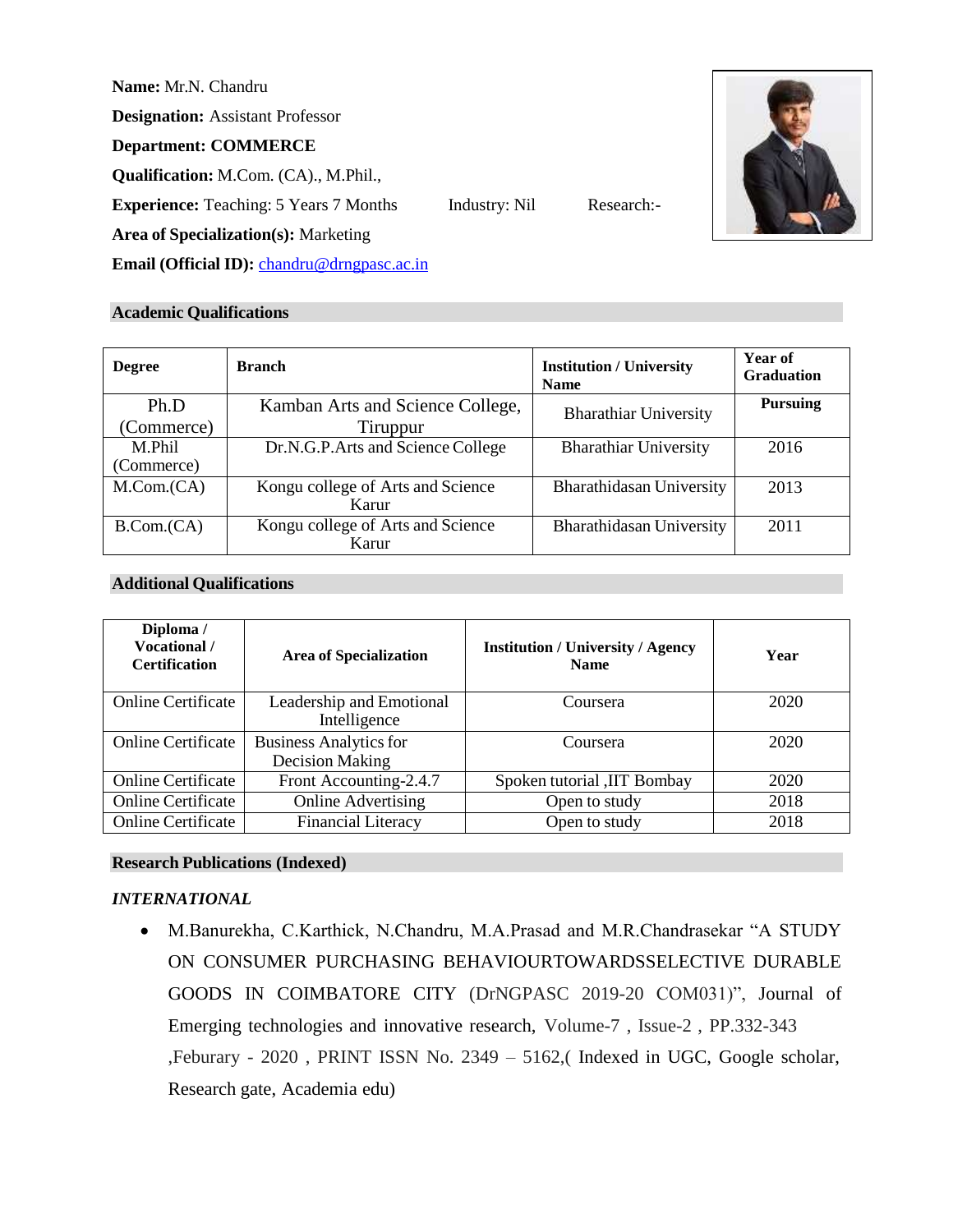- M.Banurekha, N.Chandru, M.A.Prasad, M.R.Chandrasekar and M.DhenuPreethi "A STUDY ON RURAL WOMEN EMPOWERMENTTHROUGHSELF HELP GROUP WITH SPECIAL REFERENCE TO COIMBATORE CITY", International Journal of Research and Analytical Reviews, Volume 6,Issue 2,June- 2019,PP.946-948,P-ISSN:2349-5138,E-ISSN2348-1269,DOI-ttp://doi.one/10.1729/Journal.22902 ( Indexed in UGC, Google scholar, Research gate, Academia edu)
- P.Jayasubramanian and N**.**Chandru "A STUDY ON CUSTOMER SATISFACTION OF UZHAVAR SANDHAI WITH SPECIAL REFERENCE TO COIMBATORE CITY", International Journal of Multidisciplinary Research and Development, Volume 2 ,Issue 11- Part B, PP.03 – 06,April-2015, E-ISSN: 2349 – 4182., (Indexed in Google scholar).
- M.Preethi and N**.**Chandru "ROLE OF EMOTIONAL INTELLIGENCE IN ACADEMIC PERFORMANCE OF COLLEGE STUDENTS" International Journal of Creative Research Thoughts Volume 9 Issue 4,, April 2021 2021-04-19 ISSN: 2320 – 2882., ( Indexed in UGC, Google scholar, Research gate, Academia edu)
- M.Pooja and N**.**Chandru 'IMPACT ON MARKETING THROUGH SOCIAL MEDIA AND BOOKMARKETING WITH SPECIAL REFERENCE TO COIMBATORE CITY" International Journal of Creative Research Thoughts ,Volume 9 Issue 4 , April 2021 2021-04-27 22:49:33 ISSN: 2320 – 2882., ( Indexed in UGC, Google scholar, Research gate, Academia edu)
- Dinesh Muthu. D and N**.**Chandru "A STUDY ON BUYING BEHAVIOR OF CONSUMER WITH REFERENCE TO COIMBATORE CITY" International Journal of Creative Research Thoughts ,Volume 9 Issue 4, April 2021-04-20 00:34:16 ISSN: 2320 – 2882., ( Indexed in UGC, Google scholar, Research gate, Academia edu)
- R.Greeshma and N**.**Chandru "IMPACT OF VIRAL MARKETING ON CONSUMERS BUYING BEHAVIOUR TOWARDS COIMBATORE CITY" EPRA International Journal of research and development, Volume 6 Issue 4, 27-April 2021, ISSN: 2455 – 7838., ( Indexed in UGC, Google scholar, Research gate, Academia edu)
- S.Keerthana and N**.**Chandru" A STUDY ON WORK LIFE BALANCE OF IT EMPLOYEES IN PANDEMIC PERIOD WITH SPECIAL REFERENCE TO COIMBATORE CITY" International Journal of Creative Research Thoughts, Volume 9 Issue 4 April 2021-04-24 ISSN: 2320 – 2882., ( Indexed in UGC, Google scholar, Research gate, Academia edu)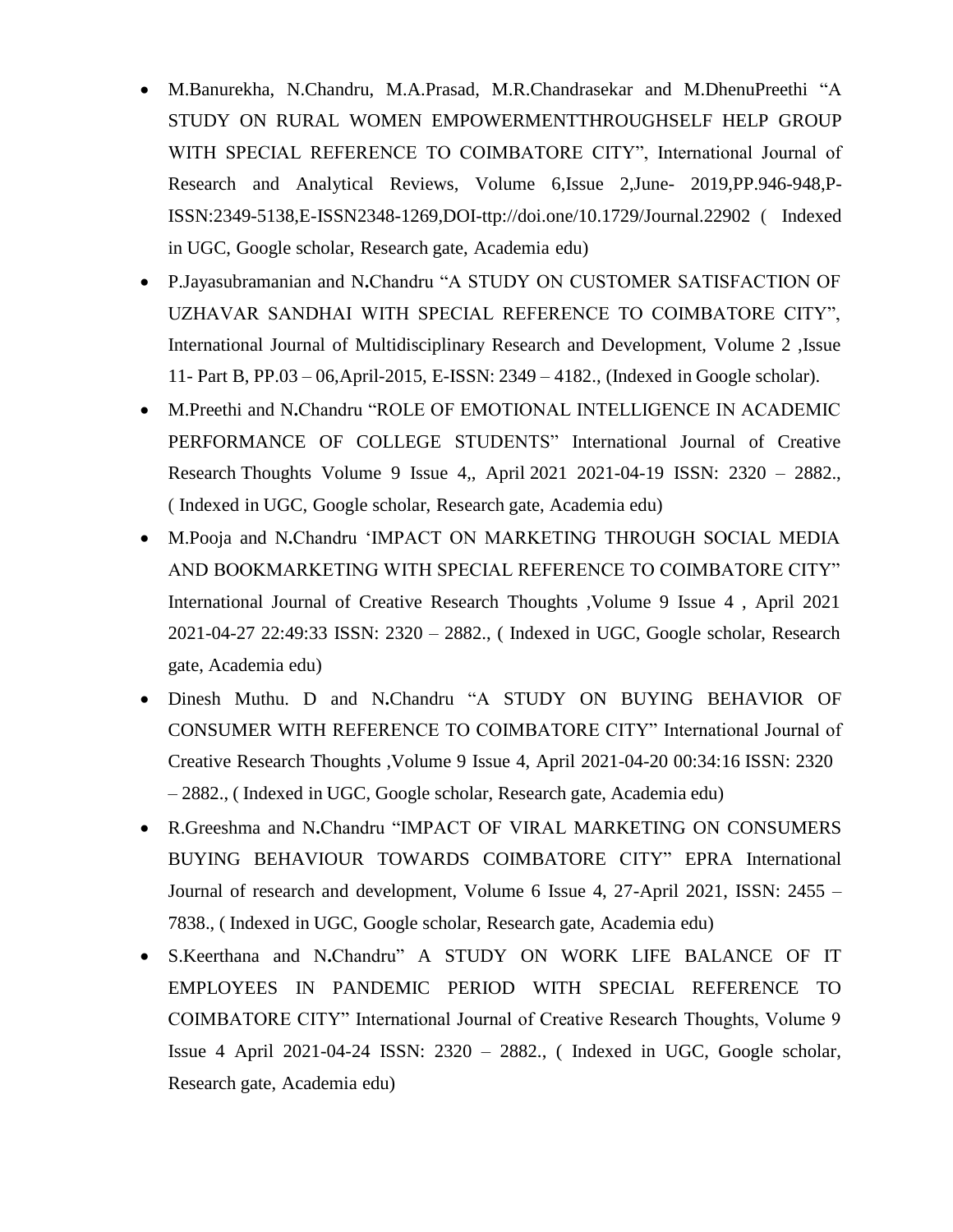- B. Usha and N. Chandru "ANALYSIS OF WORKING CAPITAL MANAGEMENT IN TORRENT
- PHARMACEUTICAL LIMITED" EPRA International Journal of research and development, Volume 6 Issue 4, 27-April 2021, ISSN: 2455 – 7838., ( Indexed in UGC, Google scholar, Research gate, Academia edu)
- G. Suvetha and N. Chandru" A STUDY ON PERCEPTION ANDEXPERIENCE OF MOOCs AMONG COLLEGE STUDENTS WITH SPECIAL REFERENCE TO COIMBATORE CITY" International Journal of Creative Research Thoughts, Volume 9 Issue 4 April 2021-04-24 ISSN: 2320 – 2882., ( Indexed in UGC, Google scholar, Research gate, Academia edu)
- K.Vennila and N. Chandru A STUDY ON FINANCIAL PERFORMANCE ANALYSIS OF SELECTED ITCOMPANIES (PARTICULARLY INFOSYS LTD, TECH MAHINDRA LTD, 3IINFOTECH LTD, L&T INFOTECH LTD)" International Journal of Creative Research Thoughts, Volume 9 Issue 4 April 2021-04-24 ISSN: 2320 – 2882., ( Indexed in UGC, Google scholar, Research gate, Academia edu)
- S. Rahul and N. Chandru "A STUDY ON CUSTOMER SATISFACTION TOWARDS ONLINE SHOPPING IN FLIPKART" International Journal for Science and Advance Research in Technology Volume 7,Issue 4 in April 2021 ISSN:2395-1052.., ( Indexed in UGC, Google scholar, Research gate, Academia edu)
- B.Nishanth and N.Chandru "A STUDY ON ADOPTION OF DIGITAL MARKETING TECHNIQUES IN MSME'S WITH SPECIAL REFERENCE TO COIMBATORE CITY" International Journal for Science and Advance Research in Technology Volume 7,Issue 4 in April 2021 ISSN:2395-1052.., ( Indexed in UGC, Google scholar, Research gate, Academia edu)
- Shalani.R.K, and N.Chandru "ANALYTICAL COMPARISON OF TRADITIONAL MARKETING TO DIGITAL MARKETING" EPRA International Journal of research and development, Volume 6 Issue 4, 27-April 2021, ISSN: 2455 – 7838., ( Indexed in UGC, Google scholar, Research gate, Academia edu)
- K. Sai Nandhini and N.Chandru "THE STUDY OF FINANCIAL PERFORMANCE OF PRIVATE BANKING SECTOR" International Journal of Creative Research Thoughts, Volume 9 Issue 5, May 2021-05-02 ISSN: 2320 – 2882., ( Indexed in UGC, Google scholar, Research gate, Academia edu)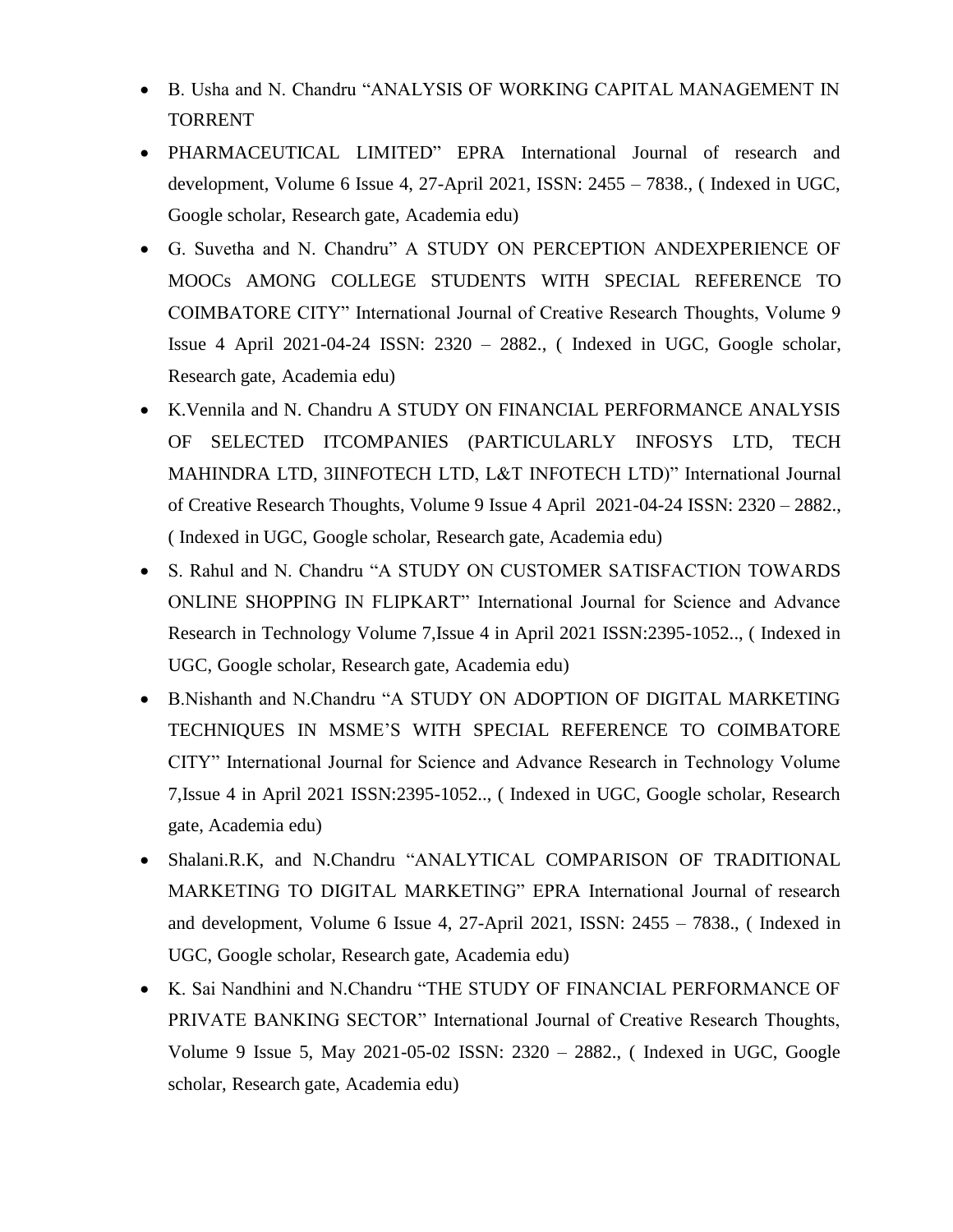## *NATIONAL*

#### **Other Publications: International / National Journals**

R.Sakthiprasath & N.Chandru ,A STUDY ON PROMOTIONAL STRATEGIES AND IMPACT OF RELIANCE JIO 4G-NETWORK WITH SPECIAL REFERENCE TO COIMBATORE, International Journal Of Advanced Research And Innovative Ideas In Education , Volume 3 , Issue 3 ,PP.857- 866,ISSN(O):2395-4396.,

#### **Participation in Conference**

# *NATIONAL*

- INDIA'S OVERSEAS TRADE IN THE EARLY MEDIEVAL PERIOD, Maharani Arts & Science College*,* Dharapuram, 22-Jan-2015.
- FOREIGN DIRECT INVESTMENT, Sankara College of Science and Commerce, Saravanampatty, Coimbatore, 30-Jan-2017.

#### **Participation in Seminars/Workshop**

- ART OF GETTING RESEARCH FUNDING AND PUBLISHINGRESEARCH PAPER IN SOCIAL SCIENCES, Kongu Engineering College, Erode, 26-Sep-2014.
- UGC SPONSORED NATIONAL LEVEL WORKSHOP ON RESEARCH METHODOLOGY AND QUANTITATIVE TECHNIQUES IN SOCIAL SCIENCE, Veeriya Vandayar Memorial Pushpam College, Thanjavur, 29-Jan-2015 to 30-Jan-2015.
- THE ART OF PUBLISHING, Bharathidasan University, Tiruchirappalli, 27-Nov-2014.
- Placement Officers Workshop For Excellence In Recruitment, NSE Academy, Mumbai, 03, 17, 21 and 30-Sep-2021.

# **Participation in Orientation Programme / Short Term Courses/Participation in Faculty Development Programme**

- Quality Initiatives in Higher Education, Dr. N.G.P. Arts and Science College, Coimbatore, 03- Dec-2018 to 09-Dec-2018.
- To Promote Innovation IPR, Entreprenurship and Start-Ups among HEIs, Institutions innovation council (IIC) of MHRD's innovation Cell New Delhi, 28-Apr-2020 to 22-May-2020.